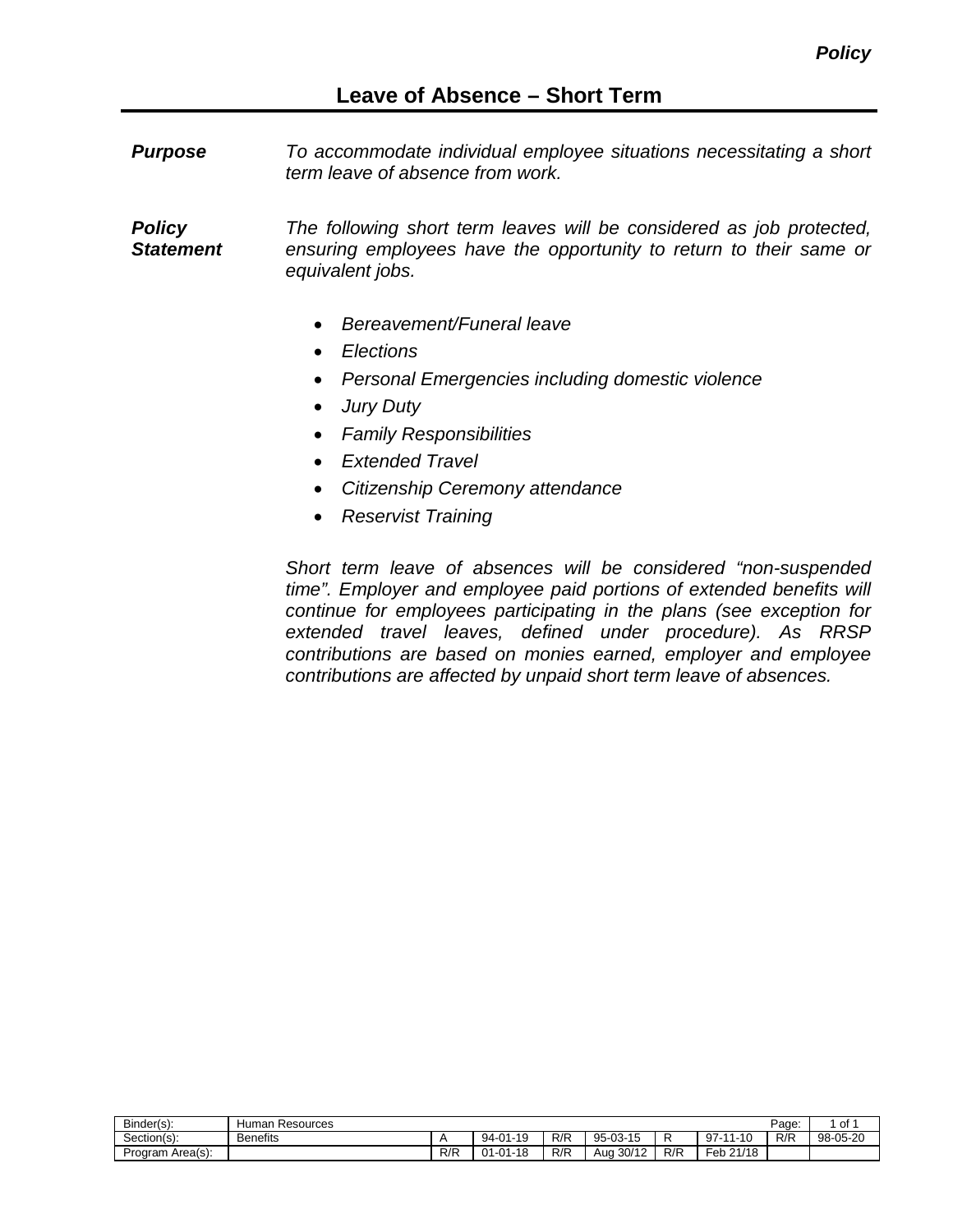# **General**

- Employees are to notify, or make arrangements for notification to immediate supervisors of the need for a leave as soon as possible. This is necessary in order to make arrangements for handling employee responsibilities.
- Employees are to complete the Leave of Absence request form as soon as possible.
- Supervisors will confirm the eligibility for pay, where applicable, in conjunction with the Executive Director/Program Directors.
- Where applicable, leave pay will be paid equal to the number of awake hours that the employee would have been scheduled to work over the period of the leave and will be paid at the regular hourly rate of the employee.
- Leave pay will not be considered hours worked for purposes of calculating overtime.
- Timesheets must show the short term leave of absence period and if it is paid or unpaid time.
- In compliance with Alberta Employment Standards, documentation of the need for the leave may be requested where applicable.
- Any unused leave days cannot be carried over into a new calendar year.

#### **Paid or Partial Paid Leaves**

#### **Bereavement/Funeral Leave**

Partner\* used in the following descriptions includes spouse, adult interdependent partner or common-law partner

1. Bereavement leave necessitated by the death of:

A partner\*, child/step child, parent/step parent, current or former guardian, grandparent/step grandparent, grandchild/step grandchild, sibling/half sibling/step sibling or their partner\*, parent-in-law, the partner\* of the employee's son or daughter, or relative who is a member of the employee's household shall be granted leave with pay up to and including 3 consecutive working days. Travel time to a maximum of two additional consecutive working days with pay may also be granted. ASC recognizes that employees may need additional time off and this may be accommodated under vacation time owing and supplemental time off without pay.

| Binder(s):       | Resources<br>ıman<br>1u |     |                                            |     |                                         |     |                                   |                       | of ?<br>וש<br> |
|------------------|-------------------------|-----|--------------------------------------------|-----|-----------------------------------------|-----|-----------------------------------|-----------------------|----------------|
| Section(s):      | <b>Benefits</b>         |     | . - 10<br>94-<br>$\mathsf{A}$<br>- 15<br>ີ | R/R | 95-1<br>$02 - 15$<br>- 10<br>. טי<br>ັບ |     | $97 -$<br>$\overline{A}$<br>.     | D/D<br>ᄿ <del>൛</del> | 98-05-20       |
| Program Area(s): |                         | R/R | $-01 - 18$<br>01                           | R/R | /12<br>Aua                              | R/R | $\mathsf{E}_{\mathsf{e}}$<br>7/18 |                       |                |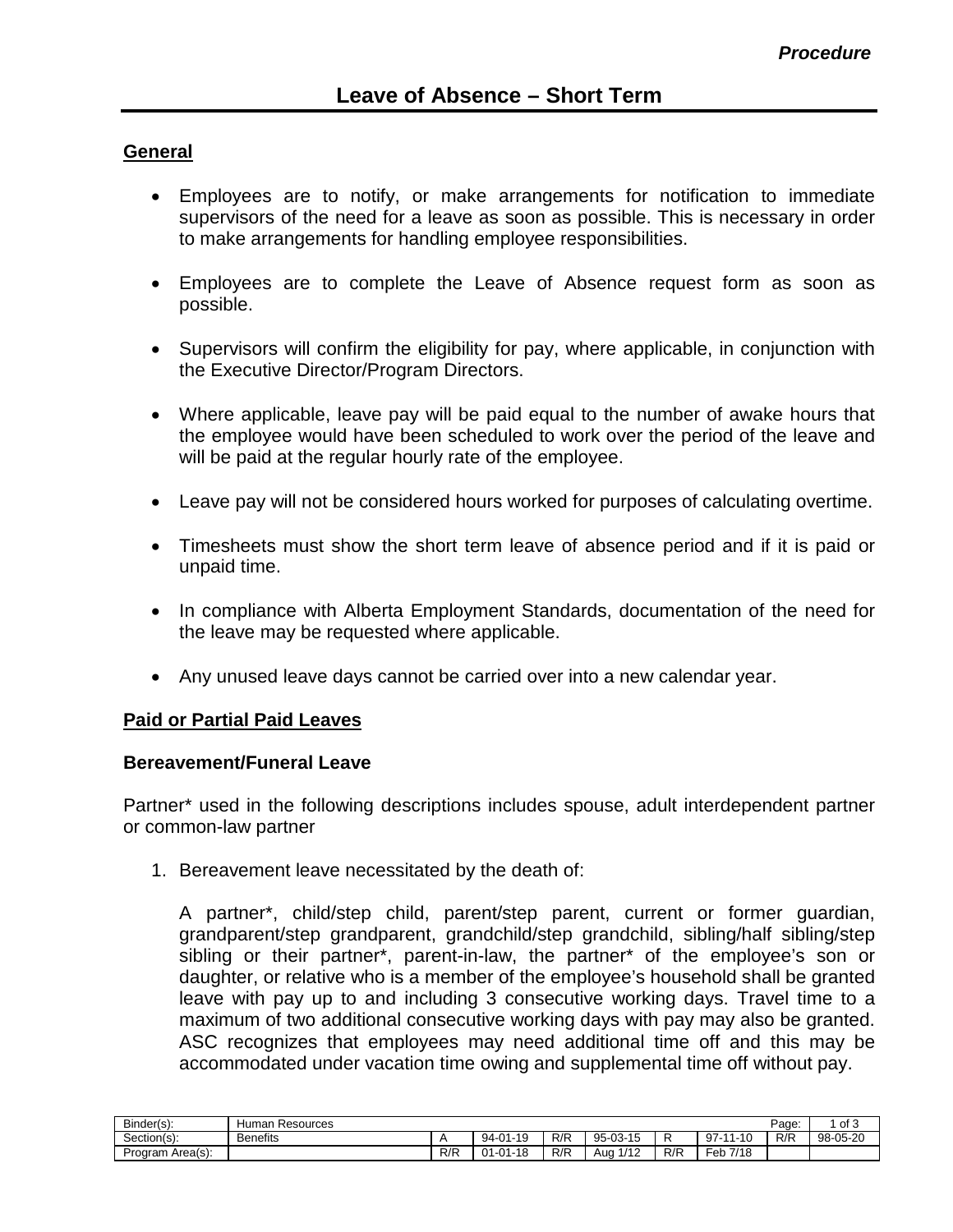2. Bereavement leave necessitated by the death of:

A current or former foster child or their partner\*, current or former foster parents, current or former wards, grandchild's partner\*, niece/nephew or their partner\*, aunt/step aunt or their partner\*, uncle/step uncle or their partner\*, family members of the employee's partner\* shall be granted with pay for one day. Additional time off may be accommodated under vacation time owing and time off without pay.

Should bereavement leave be required for a person the employee isn't related to but considers to be like a close relative, as per Alberta Employment Standards, up to 3 days of unpaid leave may be accommodated. Vacation time owing may be used for this purpose.

In the event, an employee wishes to attend the funeral of a person that does not meet the definitions above for bereavement leave, attempts will be made to accommodate the time off under vacation time owing and time off without pay.

## **Elections**

In the event an employee is scheduled to work hours that leave less than adequate time to vote during the period of time that polls are open for voting, ASC will provide for sufficient paid time, up to a maximum of three hours, for an employee wishing to vote.

#### **Unpaid Leaves**

#### **Personal Emergency Leave**

Dependent on the nature of the personal emergency, often event related (fire, flood, etc.) and length of time required to attend to the situation, at its discretion, ASC may extend a leave from work.

In a situation of domestic violence, up to ten unpaid days may be accessed.

Wherever possible employees will be able to use any accumulated vacation time owing, prior to moving to unpaid leave.

#### **Jury Duty**

In the event an employee is required to participate in Jury Selection or Jury Duty, ASC will provide for the employee to have the required sufficient unpaid leave of absence.

| Binder(s):       | -<br>Page<br>Human Resources |     |                                               |     |             |     |                            |     | 2 of 3   |
|------------------|------------------------------|-----|-----------------------------------------------|-----|-------------|-----|----------------------------|-----|----------|
| Section(s):      | <b>Benefits</b>              |     | $^{\circ}$<br>$94 -$<br>$\Delta$ $\cap$<br>19 | R/R | 95-03-15    | יי  | 97.<br>$\overline{A}$<br>. | R/R | 98-05-20 |
| Program Area(s): |                              | R/R | $01 - 01 - 18$                                | R/R | 1/12<br>Aua | R/R | Feb<br>7/18                |     |          |